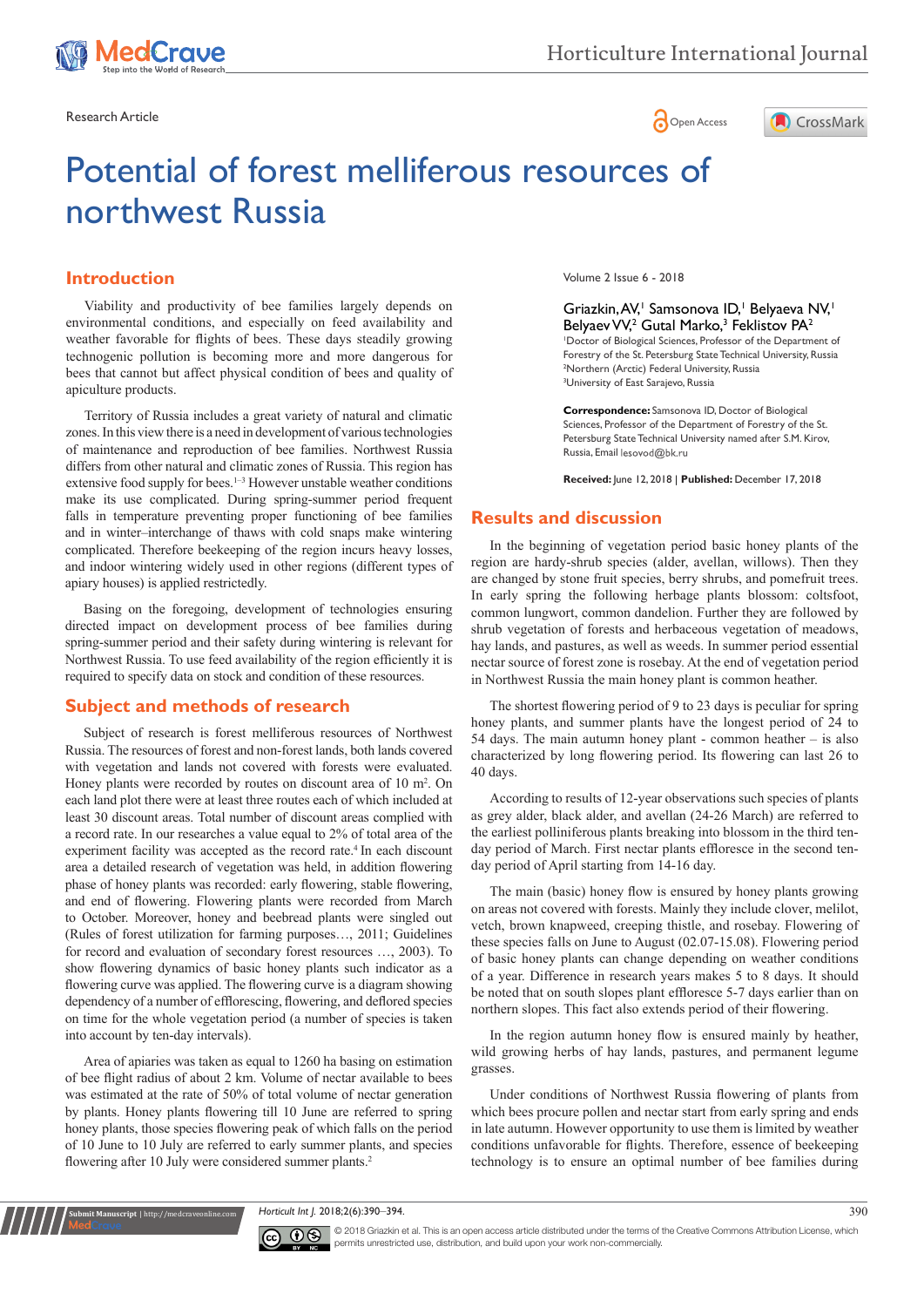the whole annual cycle. It should be relatively small during period unfavorable for honey flow, and reach a maximum in period during which bees can use melliferous resources as intensively as possible.

Researches held by GSYaroshevich<sup>5</sup> in 1999-2000 with respect to sugar content in nectar of honey plants showed high sugar productivity of some species of plants (birds-foot trefoil, brown knapweed, and Eastern galega). Studied species of clover turned out to be less productive. Next year (in 2000) sugar content in nectar of studied

species was significantly lower as compared to the previous year. Difference of sugar content in nectar between the research years made 6.9–20.4% depending on a studies species. The greatest difference in the research years was observed for Eastern galega (20, 4%), different species of clover 15.5 to 18.4% (Figure 1). First of all, it is connected with a fact that weather conditions of vegetation period 2000 were unfavorable for generation of sugar in flowering due to high humidity and lower daily mean temperatures.



**Figure 1** Sugar content in nectar of entomophilous plants in 1999-2000, %.

Northwest Russia has favorable conditions to produce ecologicallyfriendly apiculture products. However beekeeping is under-developed here. Numerous honey and polliniferous plants are not almost used representing a huge reserve for beekeeping. Ecological conditions are favorable, especially in areas remote from settlements. All these facts allow to speak about good prospects of beekeeping development in the region and an opportunity to get valuable apiculture products.

Estimations of VV Soloviev<sup>6</sup> show that early summer and especially summer honey flow is significantly by its volume to spring honey flow. Theoretically, it is spring when maximum honey flow must take place. But several reasons prevent from using spring honey flows. The most important are unfavorable weather conditions and insufficient readiness of bee families to honey flow. Utilization of spring honey flow is the main reserve of honey harvest. As practice shows, due to special preparation of families to spring honey flow can significantly increase harvest of spring honey.

In practice basic honey flow starts in June, lasts till early July and then rapidly ends up upon flowering of clover. Two species of clover– creeping trefoil and Swedish clover–are the main honey sources in this area.

Difficulty of using early summer and summer honey flows lies in a fact that peak of bee swarming occurs at the same period.

Under conditions of Northwest Russia the most productive areas are

burned-out forests and cleanings in woods. Depending on a forest type total number of honey species can reach 28-45. It has been established that species composition of honey plants growing under forest canopy slightly depends on a forest type. According to observations made by scientists of the Forestry Department of Saint-Petersburg State Forest Technical University, $\bar{y}$  in this case to a greater extend their occurrence is affected by canopy closure, lighting regime under the canopy, i.e. characteristics of the upper layer of forest community. The most shade-enduring species are referred to taiga short grasses– shamrock *(Oxalisacetosella* L.), may lily *(Maianthemumbifolium* (L.) F.W.Schmidt), chickweed wintergreen *(Trientaliseuropaea* L.).

The most shade-enduring species of shrubs are February daphne– *Daphnemezereum* L. and alder buckthorn (*Frangulaalnus* Mill.). Under conditions of European taiga the first early flowering species of shrubs is February daphne.

To evaluate quality of bee pasturages and estimation of their use duration during a season it was made up a flowering diagram, essence of which is in distribution of a total number of honey plants flowering on different stages for the whole honey flow season by tenday intervals. Duration of flowering, times of start and end of honey plant flowering significantly vary (Figure 2).

As seen from the Table 1, the largest amount of flowering species growing in burned-out forests of Northwest Russia falls on July. In this period simultaneously up to 27 species of honey plants growing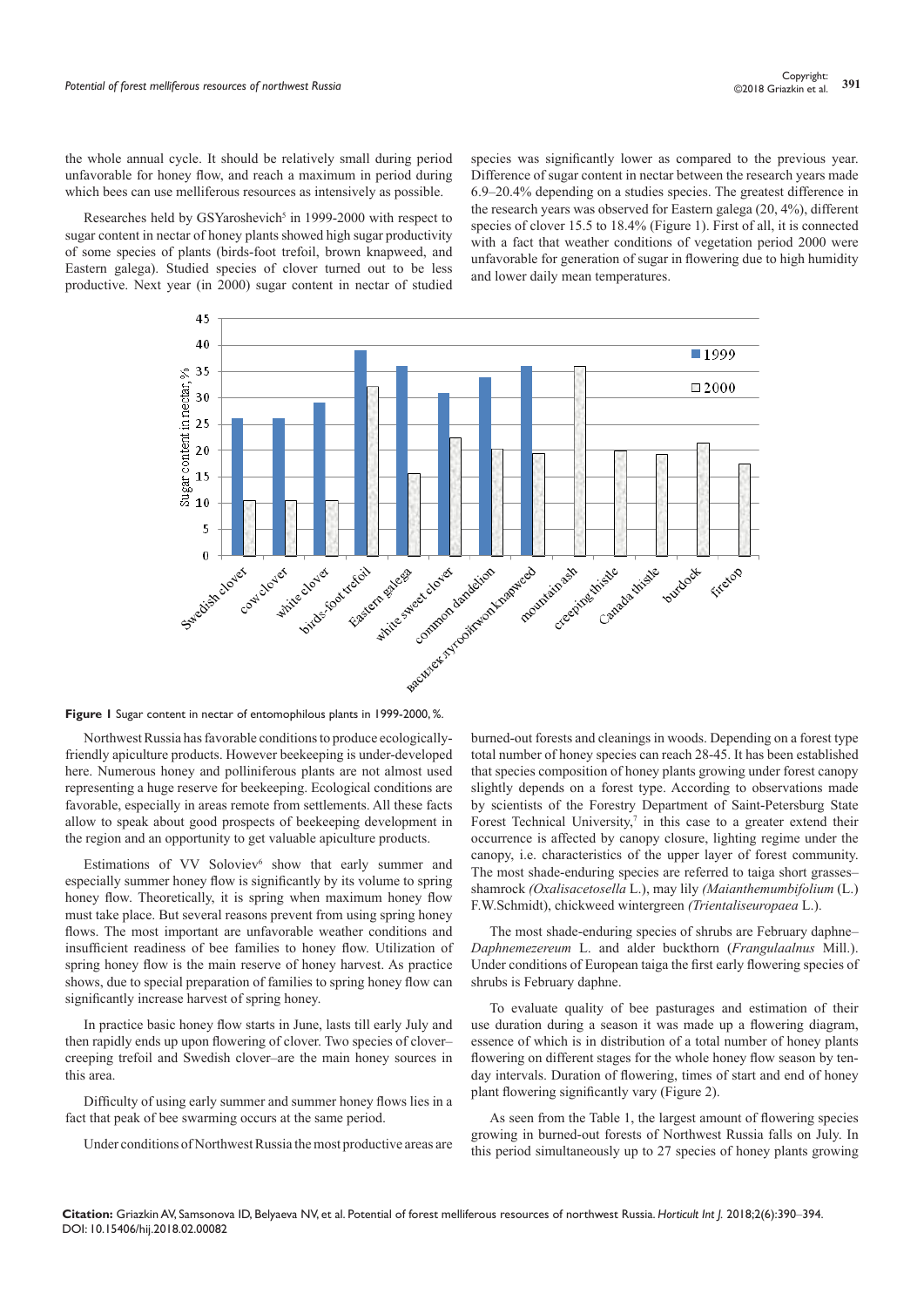in burned-out forest can be in active flowering phase. Even under conditions of the middle taiga flowering of some honey plants starts in the third ten-day period of April – snowdrop anemone (*Anemone sylvestris* L.), common lungwort (*Pulmonaria officinalis* L.), and for some species end of flowering falls on the second-third ten-day periods of October – European goldenrod (*Solidagovirgaurea* L.),

creeping trefoil (*Trifolium repens* L.), and heal all (*Prunella vulgaris* L.). Efflorescence of most honey plants falls on the second ten-day period of May. In the third ten-day period of May a number of species in efflorescence phase and a number of species in abundant flowering phase reach 19 in total.



**Figure 2** Flowering of honey plants in burned-out forests under conditions of Northwest Russia.

**Table 1** List of honey plants by land categories of forest resources

| <b>Species</b><br>burned-out forest | <b>Category of forest lands</b> |              |                          |
|-------------------------------------|---------------------------------|--------------|--------------------------|
|                                     | clearing in woods               | timber stand |                          |
| Cirsiumheterophyllum(L.) Hill.      | $\ddot{}$                       | $+$          | $\ddot{}$                |
| Vaccíniumvítis-idaéaL.              | $+$                             | ٠            | $\ddot{}$                |
| GlechomahederaceaL.                 | $\ddot{}$                       |              | $\ddot{}$                |
| LysimachiavulgarisL.                | $+$                             | $\ddot{}$    | $\overline{\phantom{a}}$ |
| Callunavulgaris(L.)Hull.            | $+$                             |              | $\ddot{}$                |
| VeronicaofficinalisL.               | $\ddot{}$                       | $\ddot{}$    | $\ddot{}$                |
| VeronicachamaedrysL.                | $\ddot{}$                       | $\ddot{}$    | $\ddot{}$                |
| Anemone sylvestrisL.                | $\ddot{}$                       | $\ddot{}$    | $\ddot{}$                |
| Geranium robertianumL.              |                                 | $\ddot{}$    |                          |
| ViciasepiumL.                       | $\ddot{}$                       | $\ddot{}$    |                          |
| ViciacraccaL.                       | $\ddot{}$                       | $\ddot{}$    |                          |
| GeumurbanumL.                       | $\ddot{}$                       | $\ddot{}$    | $\ddot{}$                |
| GeumrivaleL.                        | $+$                             | $\ddot{}$    | ٠                        |
| AngélicasylveśtrisL.                | $\ddot{}$                       | $\ddot{}$    | $\ddot{}$                |
| StellariaholosteaL.                 | $\ddot{}$                       | $\ddot{}$    | $\ddot{}$                |
| Stellariamedia (L.) Cyr.            | $\ddot{}$                       | $\ddot{}$    |                          |
| HypericumperforatumL.               | $\ddot{}$                       | $\ddot{}$    |                          |
| FragariavescaL.                     | $\ddot{}$                       |              | $\ddot{}$                |
| SolidagovirgaureaL.                 | $\ddot{}$                       | $\ddot{}$    | $\ddot{}$                |

**Citation:** Griazkin AV, Samsonova ID, Belyaeva NV, et al. Potential of forest melliferous resources of northwest Russia. *Horticult Int J.* 2018;2(6):390‒394. DOI: [10.15406/hij.2018.02.00082](https://doi.org/10.15406/hij.2018.02.00082)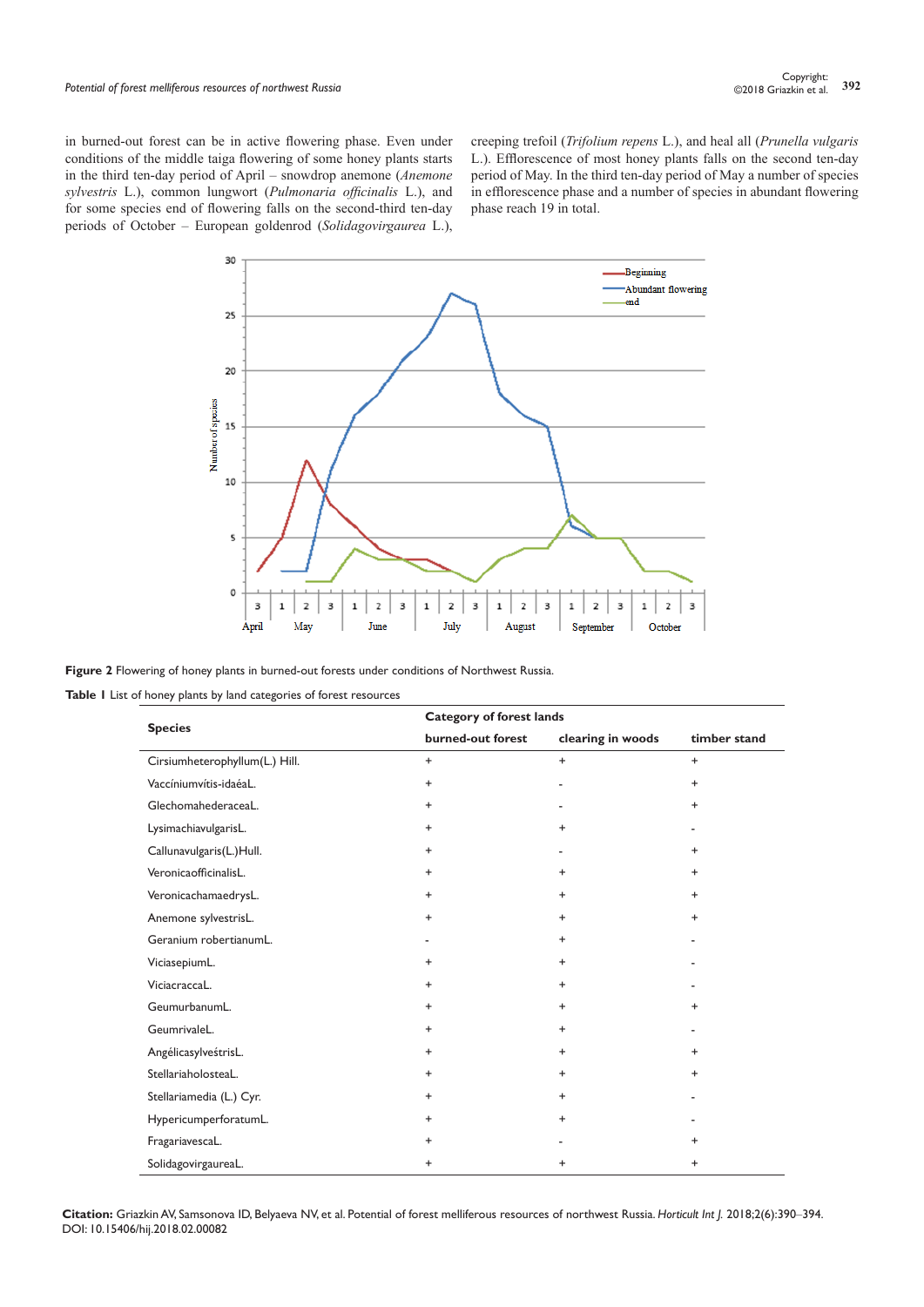| <b>Species</b>                       | <b>Category of forest lands</b> |                   |                          |
|--------------------------------------|---------------------------------|-------------------|--------------------------|
|                                      | burned-out forest               | clearing in woods | timber stand             |
| CalthapalustrisL.                    |                                 | $\ddot{}$         | $\overline{\phantom{a}}$ |
| ScirpussylvaticusL.                  | $\ddot{}$                       | +                 | $\ddot{}$                |
| TrifoliumrepensL.                    | $\ddot{}$                       | $\ddot{}$         |                          |
| TrifoliummediumL.                    | $\ddot{}$                       | $\ddot{}$         |                          |
| TrifoliumpratenseL.                  | $\ddot{}$                       | $\ddot{}$         |                          |
| RubussaxatilisL.                     | $\ddot{}$                       |                   | $\ddot{}$                |
| UrtícadioicaL.                       | ÷                               | +                 | $\ddot{}$                |
| TrolliuseuropaeusL.                  | $\ddot{}$                       | +                 |                          |
| Anthriscussylvestris (L.) Hoffm.     | $\ddot{}$                       | $\ddot{}$         | $\ddot{}$                |
| ConvallariamajalisL.                 | $\ddot{}$                       |                   | $\ddot{}$                |
| Potentillaerecta(L.)Raeusch.         | $\ddot{}$                       | +                 |                          |
| Platantherabifolia(L.)Rich.          |                                 | +                 |                          |
| MajanthemumBifolium (L.) F.W.Schmidt | $\ddot{}$                       |                   | $\ddot{}$                |
| RubusidaeusL.                        | $\ddot{}$                       |                   | $\ddot{}$                |
| AlchemillavulgarisL.                 |                                 | +                 |                          |
| MelampyrumnemorosumL.                | ÷                               | +                 | $\ddot{}$                |
| PulmonariaofficinalisL.              |                                 | +                 | $\ddot{}$                |
| MyosotisnemorosaBess.                | $\ddot{}$                       | +                 | $\ddot{}$                |
| TaraxacumofficinaleWebb.             | $\ddot{}$                       | $\ddot{}$         |                          |
| CarexmediaR.Br.                      | ÷                               | $\ddot{}$         | $\ddot{}$                |
| CarexmelanostachyaM. Bieb. Ex Willd. | $\ddot{}$                       | +                 | +                        |
| CarexminutaFranch.                   | ÷                               | +                 |                          |
| SonchusarvensisL.                    | $\ddot{}$                       | +                 |                          |
| MatricariadiscoideaDC.               | $\ddot{}$                       | +                 |                          |
| TrientaliseuropaeaL.                 | ÷                               |                   | +                        |
| Crepispaludosa(L.)Moench             |                                 | +                 | $\ddot{}$                |
| AegopodiumpodagrariaL.               | ÷                               | +                 | $\ddot{}$                |
| FilipendulaulmariaL.                 | $\ddot{}$                       | $\pmb{+}$         | $\ddot{}$                |
| AchilleamillefoliumL.                | $\ddot{}$                       | $\ddot{}$         |                          |
| VaccíniummyrtíllusL.                 | $\ddot{}$                       |                   | +                        |
| Prunella vulgaris L.                 | +                               | +                 |                          |
| ChelidoniummajusL.                   | $\pm$                           | $\ddot{}$         |                          |
| RumexacetosaL.                       | $\ddot{}$                       | +                 |                          |
| RumexconfertusWilld.                 | $\ddot{}$                       | $\ddot{}$         |                          |
| RumexacetosellaL.                    | ÷                               | +                 |                          |
| OrchismaculataL)                     |                                 | +                 |                          |

### Table Continued...

J.

By the first half of July all honey species effloresce. On the other side by the second ten-day period of May the flowering phase of some honey species is already completed. Most early flowering species, mainly ephemerals, complete the flowering phase by the first tenday period of June, and under conditions of Leningrad region most "summer" and late-flowering species complete their flowering phase in the first ten-day period of September.

species significantly vary depending on conditions of growing area. In open areas flowering of most plants, including honey plants, starts earlier than those growing under forest canopy by 1-2 ten-day periods. On the other hand, flowering period of many studied species growing under forest canopy is longer than those growing in open area by 8-14 days.

Research results showed that flowering terms of one and the vary

List of basic species growing in forest resources of Northwest Russia by land categories is given in the Table 1.

**Citation:** Griazkin AV, Samsonova ID, Belyaeva NV, et al. Potential of forest melliferous resources of northwest Russia. *Horticult Int J.* 2018;2(6):390‒394. DOI: [10.15406/hij.2018.02.00082](https://doi.org/10.15406/hij.2018.02.00082)